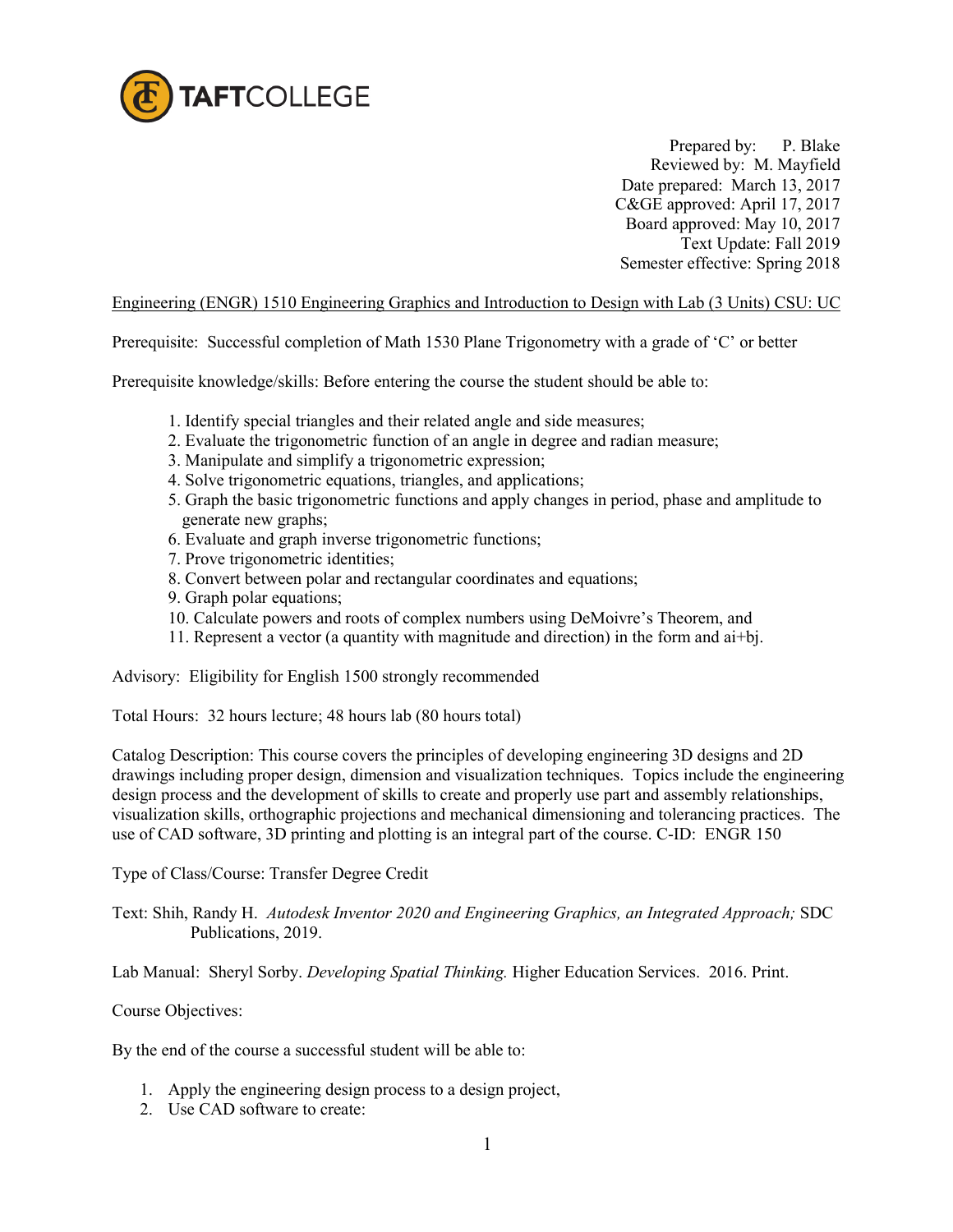

- o 3 Dimensional (3D) models and assemblies
- o 2 Dimensional (2D) engineering part and assembly drawings,
- 3. Apply rules of orthographic projection to create multi-view drawings,
- 4. Create pictorials from orthographic views,
- 5. Create auxiliary and section views of an object following correct conventions, and
- 6. Apply standards of dimensioning and tolerancing to engineering drawings.

Course Scope and Content (Lecture):

| Unit I    | <b>Engineering Design</b><br>A. Principles of Design<br>B. Types and Tradeoff Decisions<br>C. Designing in 3D                                                                                                               |
|-----------|-----------------------------------------------------------------------------------------------------------------------------------------------------------------------------------------------------------------------------|
| Unit II   | Basic Engineering Drawing Concepts and Types<br>A. Detail, Assembly, Manufacturing Process<br>B. Format, ANSI (American National Standard Institute) Standards<br>C. Other drawing types: Process, Schematic, Architectural |
| Unit III  | Visualization skills<br>A. Conceptualization<br>B. Sketching                                                                                                                                                                |
| Unit IV   | 3D Solid Modeling<br>A. Viewing Concepts<br><b>B.</b> Geometry Creation Options<br>C. Solids and Surfaces<br>D. Parametric Dimensions<br>E. Linking with Computer Aided Manufacturing (CAM) and Engineering Analysis        |
| Unit V    | 2D Drawing Generation<br>A. Detail and Assembly<br>B. Electronic vs. physical drawing<br>C. Drawing Management<br>D. Bills of Material (BOM's)                                                                              |
| Unit VI   | Views<br>A. Multi-view – purpose and projections<br>B. Line Types – object, hidden, center, break<br>C. Auxiliary Views – purpose and type<br>D. Section Views - Purpose and Types                                          |
| Unit VII  | Scales<br>A. Purpose in engineering and architect<br><b>B.</b> Typical Factors<br>C. Callouts                                                                                                                               |
| Unit VIII | Dimensioning $&$ Tolerancing<br>A. ANSI Standards                                                                                                                                                                           |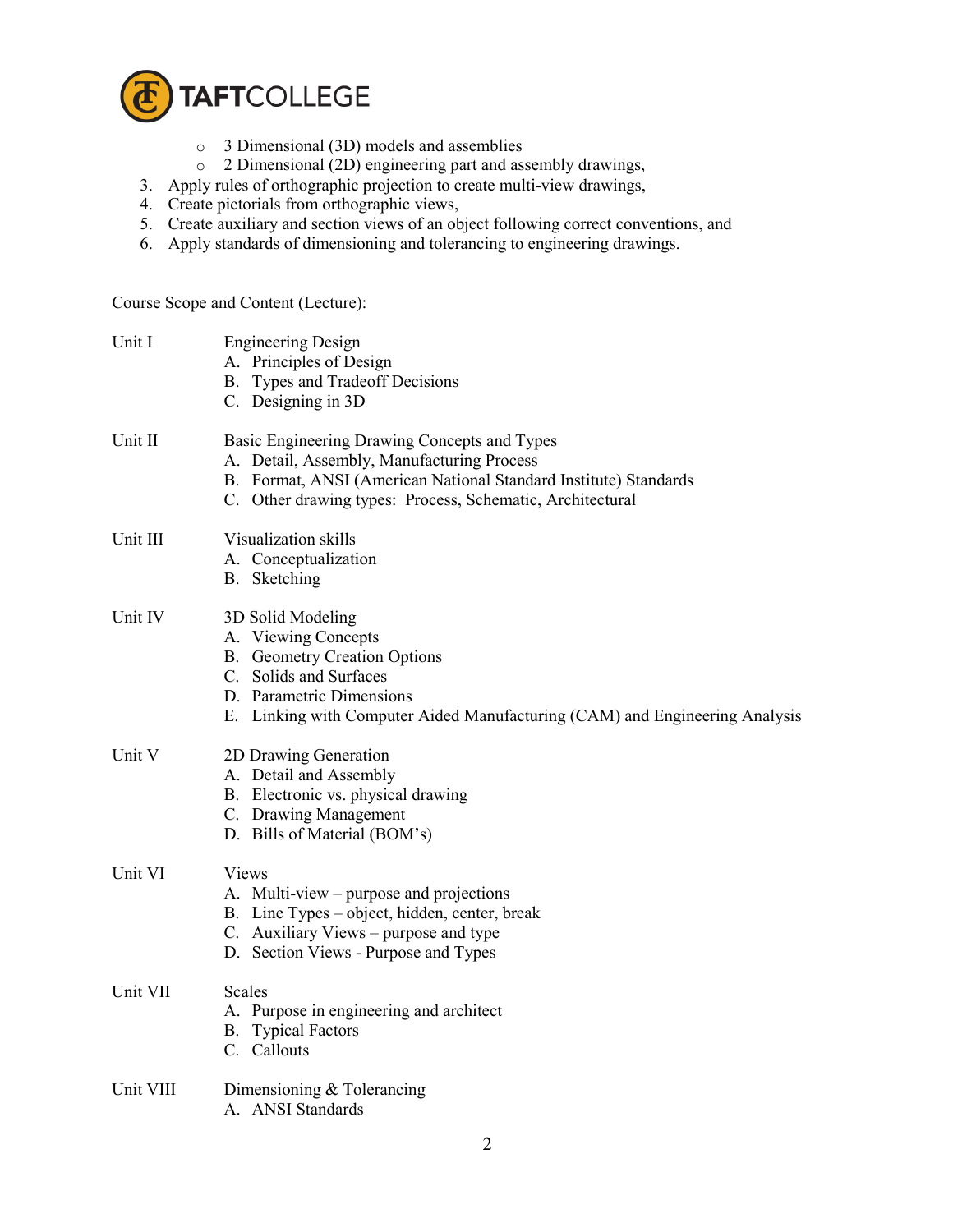

- B. Lines, positions, size
- C. Three Techniques
- D. GD&T (Geometric Design & Tolerances)
- Unit IX Fasteners & Welding
	- A. Types and Purposes
	- B. Symbols
	- C. Drill Callouts

## Course Scope and Content (Laboratory):

| Unit I   | <b>Starting CAD System</b><br>A. Basic Commands<br>B. Coordinates & Views<br>C. Toolbars and Menus<br>D. Units of Measure and Scale<br>E. Help                                                  |
|----------|-------------------------------------------------------------------------------------------------------------------------------------------------------------------------------------------------|
| Unit II  | 3D Modeling<br>A. Coordinate Systems<br><b>B.</b> Viewpoints<br>C. Sketching<br>D. Geometry Creation<br>E. Parametric Dimensioning<br>F. Part Assemblies<br>G. Types: solid, wireframe, surface |
| Unit III | <b>Viewing Commands</b><br>A Pan<br>B. Zoom<br>C. Scroll<br>D. Views                                                                                                                            |
| Unit IV  | Drawing Creation<br>A. Automatic Generation<br><b>B.</b> View Placement<br>C. Title Block and Format                                                                                            |
| Unit V   | Edit<br>A. Selection Sets<br>B. Erase<br>C. Copy, Mirror, Move, Offset, Array<br>D. Trim, Fillet, Break, Lengthen                                                                               |
| Unit VI  | Organize<br>A. Layers & Line types<br>B. Colors<br>C. Blocks                                                                                                                                    |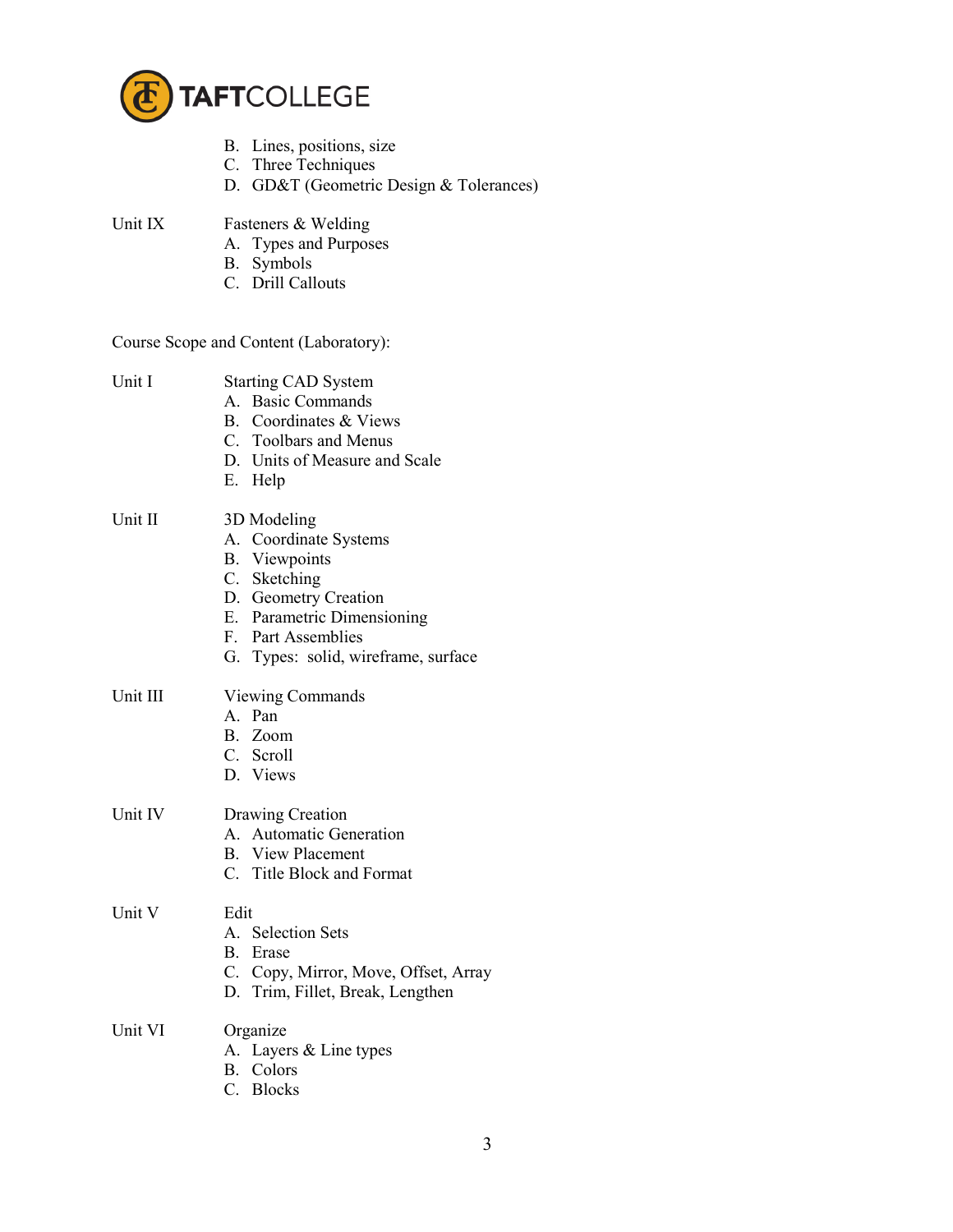

- Unit VII Text and Hatch
	- A. Style
		- B. Justification
		- C. Edit
		- D. Patterns
		- E. Areas

## Unit VIII Dimensioning

- A. Types (linear, radial, angular, ordinate)
- B. Edit
- C. Tolerancing
- Unit IX Getting Information
	- A. Lists
	- B. Measure
	- C. Locations
	- D. Volumes, Areas and Perimeters

Learning Activities Required Outside of Class:

The students in this class will spend a minimum of 4 hours per week outside of the regular class time doing the following:

- 1. Studying assigned text, handout materials and class notes
- 2. Reviewing and preparing for quizzes, midterm and final exams
- 3. Completing individual projects using the CAD software including sketches, models, drawings, assemblies and assembly drawings

Methods of Instruction:

- 1. Lecture, demonstrations and discussions
- 2. Individual projects with emphasis on hands-on work by applying lecture principles on the CAD system software
- 3. Group projects with emphasis on design creativity, problem solving and teamwork

## Methods of Evaluation:

- 1. Quizzes
- 2. Exams
- 3. Participation
- 4. Individual and group assignments & projects
- 5. Oral presentations
- 6. Design project

Laboratory Category: Extensive Laboratory

Pre delivery criteria: All of the following criteria are met by this lab.

- 1. Curriculum development for each lab.
- 2. Published schedule of individual laboratory activities.
- 3. Published laboratory activity objectives.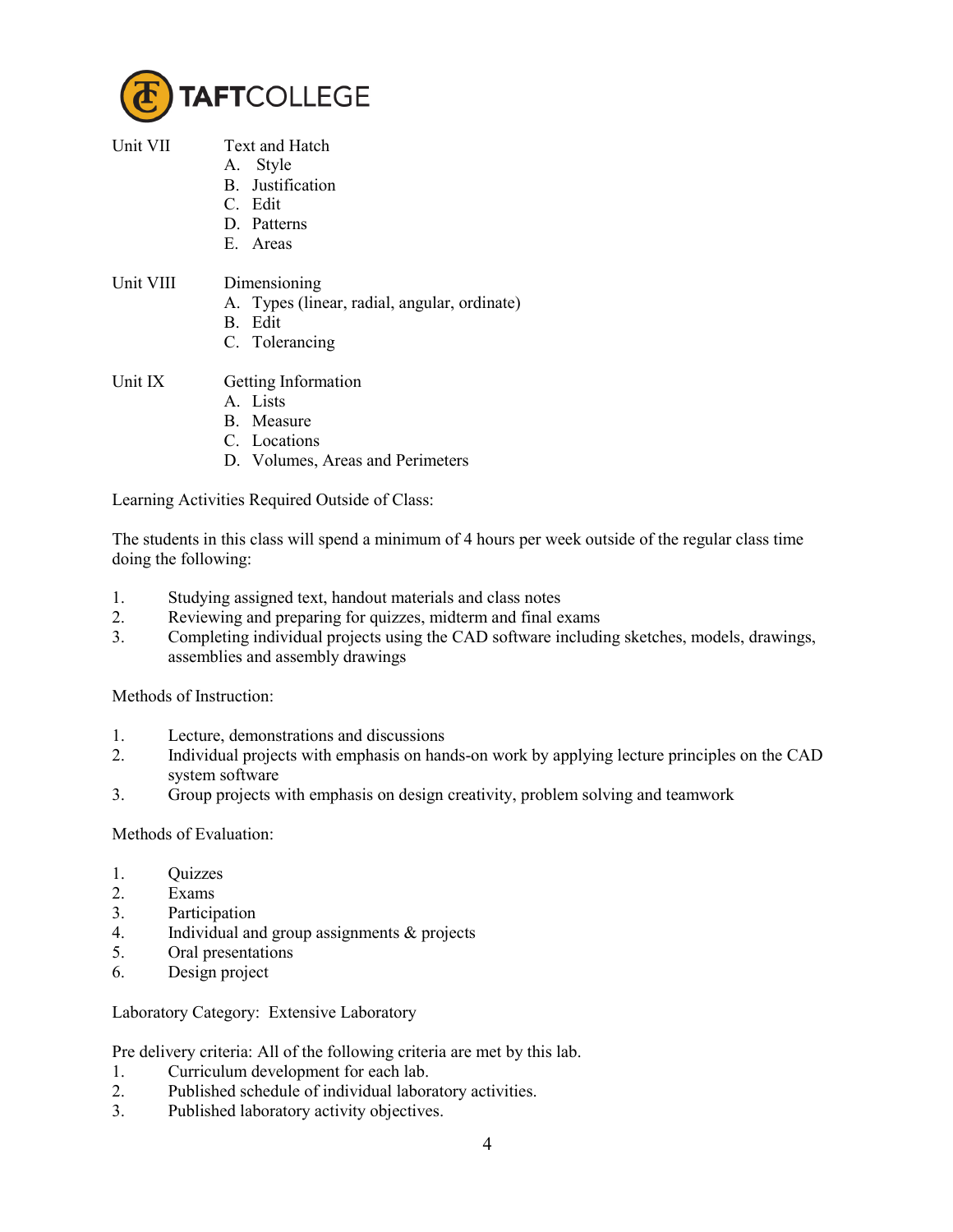

- 4. Published methods of evaluation.<br>5. Supervision of equipment mainter
- Supervision of equipment maintenance, laboratory setup, and acquisition of lab materials and supplies.

During laboratory activity of the laboratory: All of the following criteria are met by this lab.

- 1. Instructor is physically present in lab when students are performing lab activities.
- 2. Instructor is responsible for active facilitation of laboratory learning.
- 3. Instructor is responsible for active delivery of curriculum.<br>4. Instructor is required for safety and mentoring of lab activi
- Instructor is required for safety and mentoring of lab activities.
- 5. Instructor is responsible for presentation of significant evaluation.

Post laboratory activity of the laboratory: All of the following criteria are met by this lab.

- 1. Instructor is responsible for personal evaluation of significant student outcomes (lab exercises, exams, practicals, notebooks, portfolios, etc.) that become a component of the student grade that cover the majority of lab exercises performed during the course.
- 2. Instructor is responsible for supervision of laboratory clean up of equipment and materials.

Supplemental Data:

| TOP Code:                    | 090100: Engineering, General (requires                               |
|------------------------------|----------------------------------------------------------------------|
| <b>SAM Priority Code:</b>    | E: Non-Occupational                                                  |
| <b>Distance Education:</b>   | Not Applicable                                                       |
| Funding Agency:              | Y: Not Applicable(funds not used)                                    |
| Program Status:              | 1: Program Applicable                                                |
| Noncredit Category:          | Y: Not Applicable, Credit Course                                     |
| <b>Special Class Status:</b> | N: Course is not a special class                                     |
| <b>Basic Skills Status:</b>  | N: Course is not a basic skills course                               |
| Prior to College Level:      | Y: Not applicable                                                    |
| Cooperative Work Experience: | N: Is not part of a cooperative work experience education<br>program |